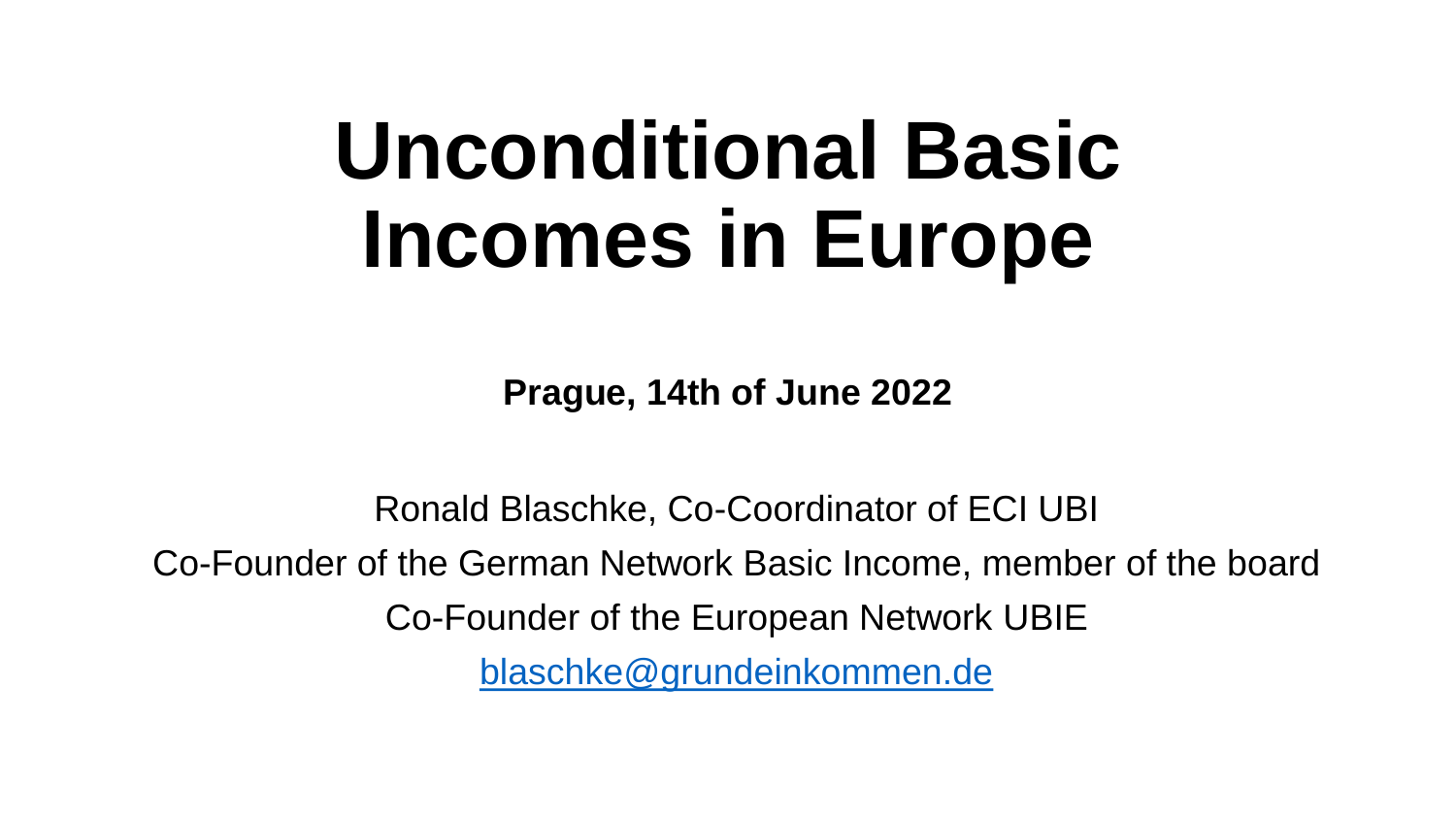# **Definition 1**

from UBIE



Unconditional Basic Income (UBI) is an amount of money,

- paid on a regular basis
- to each individual unconditionally and universally,
- high enough to ensure a material existence and participation in society.

UBI is a step towards an emancipatory welfare system.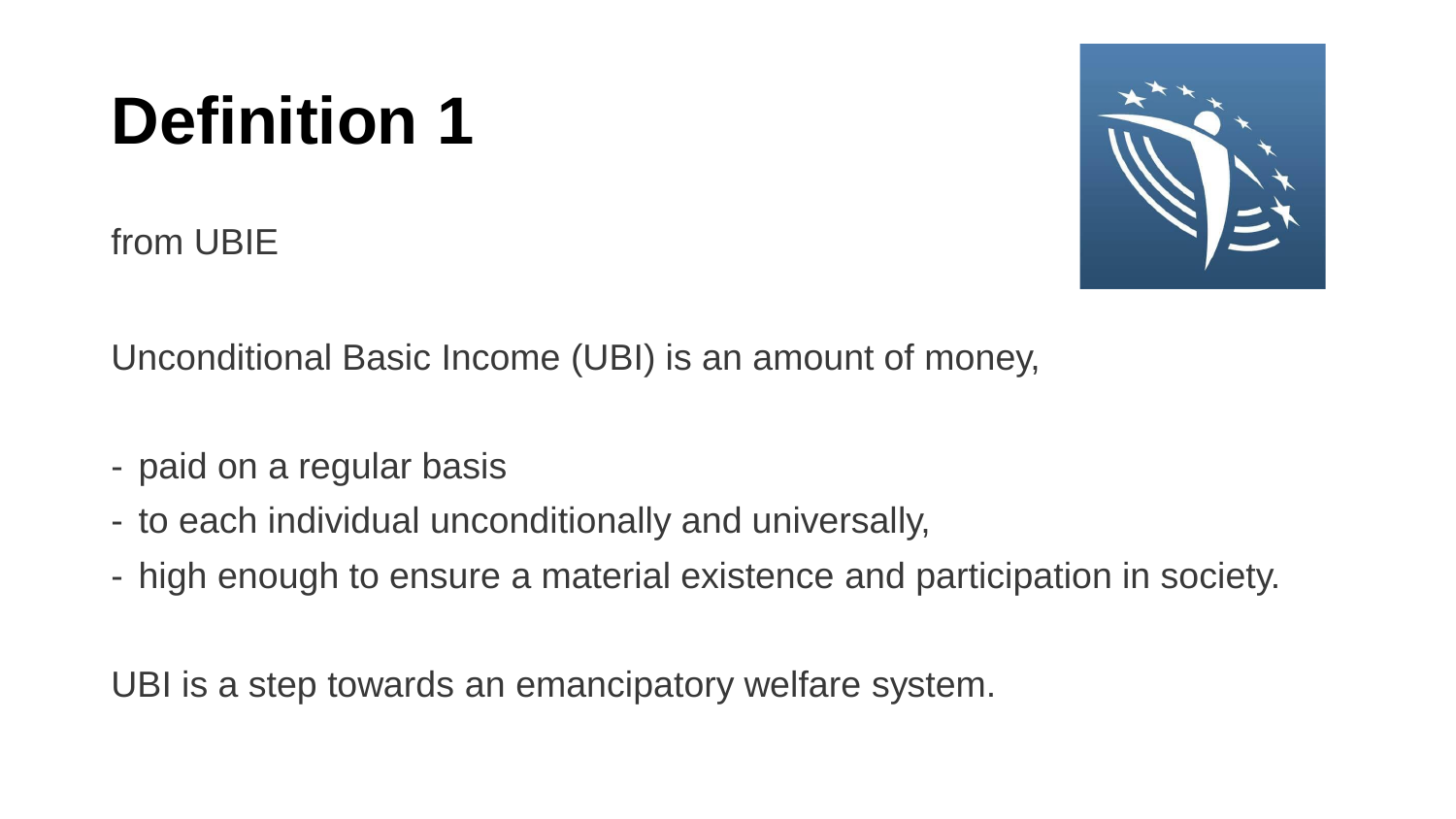## **Definition 2**

from European Citizens' Initiative UBI, given in the annex



- unconditional, - universal, - individual

- high enough to ensure a material existence and participation in society which meets society's social and cultural standards in the country concerned (at least above the at-of-risk-threshold according the EU-standards – 60% of the respective national median net equivalent income, checked by a basket of goods and services)

Unconditional Basic Income (UBI) shall not replace the welfare state but rather complete and transform the same from a compensatory into an emancipatory welfare state.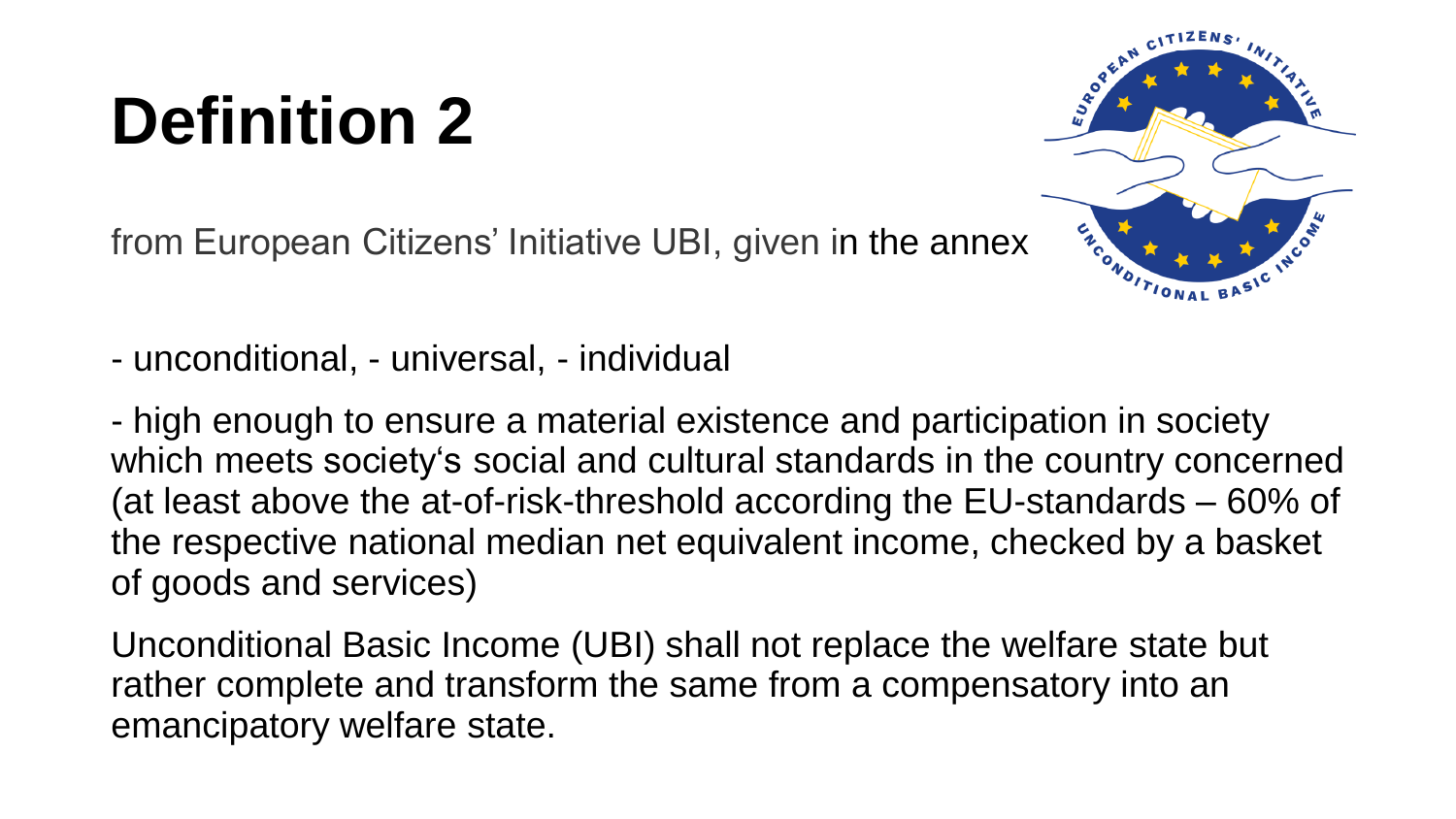# **Definition 3**



#### from BIEN (Basic Income Earth Network)

different to ECI- and UBIE-definition, includes nothing about amount (could be 1 Cent), nothing about position in / to the welfare state. It could be a vehicle to destroy, to undermine the welfare state like neoliberals want it, instead to change in an emancipatory welfare system. That is the reason for serious disputes in BIEN about its definition.

#### A Basic Income is

- a periodic cash payment
- unconditionally delivered
- to all (i.e. universal)
- on an individual basis
- without means-test (i.e. universal) or
- work requirement (i.e. unconditional)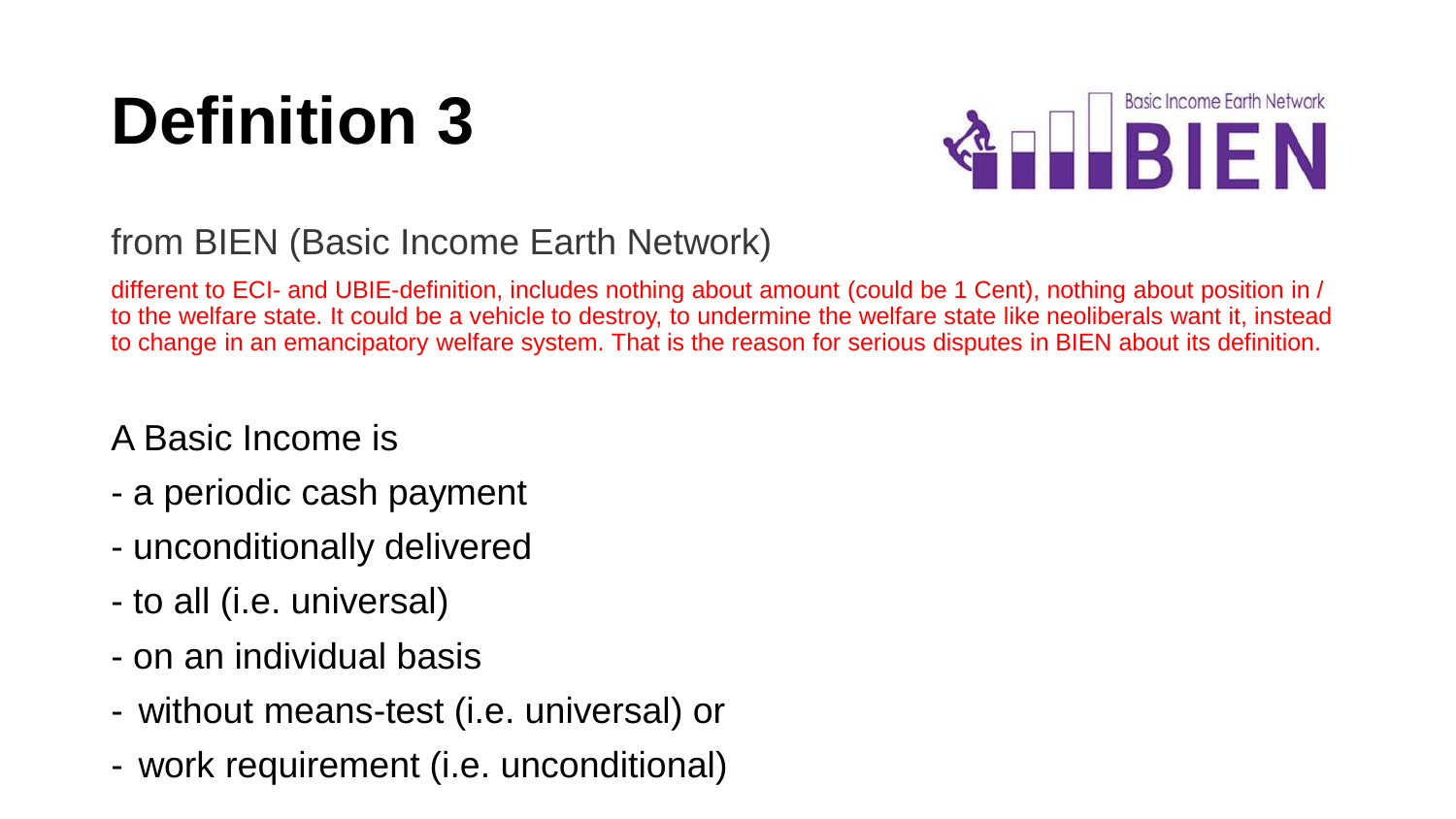# **Emancipatory welfare system**

is a public welfare system which

- includes everyone (universal)
- enables everyone to live beyond poverty and social exclusion
- is anti-repressive and guaranteed everybody to live in freedom
- is precautionary-orientated
- cooperates/interacts with self organized and voluntary welfare and caring
- is organized democratically
- is financed by (re)distribution from top to bottom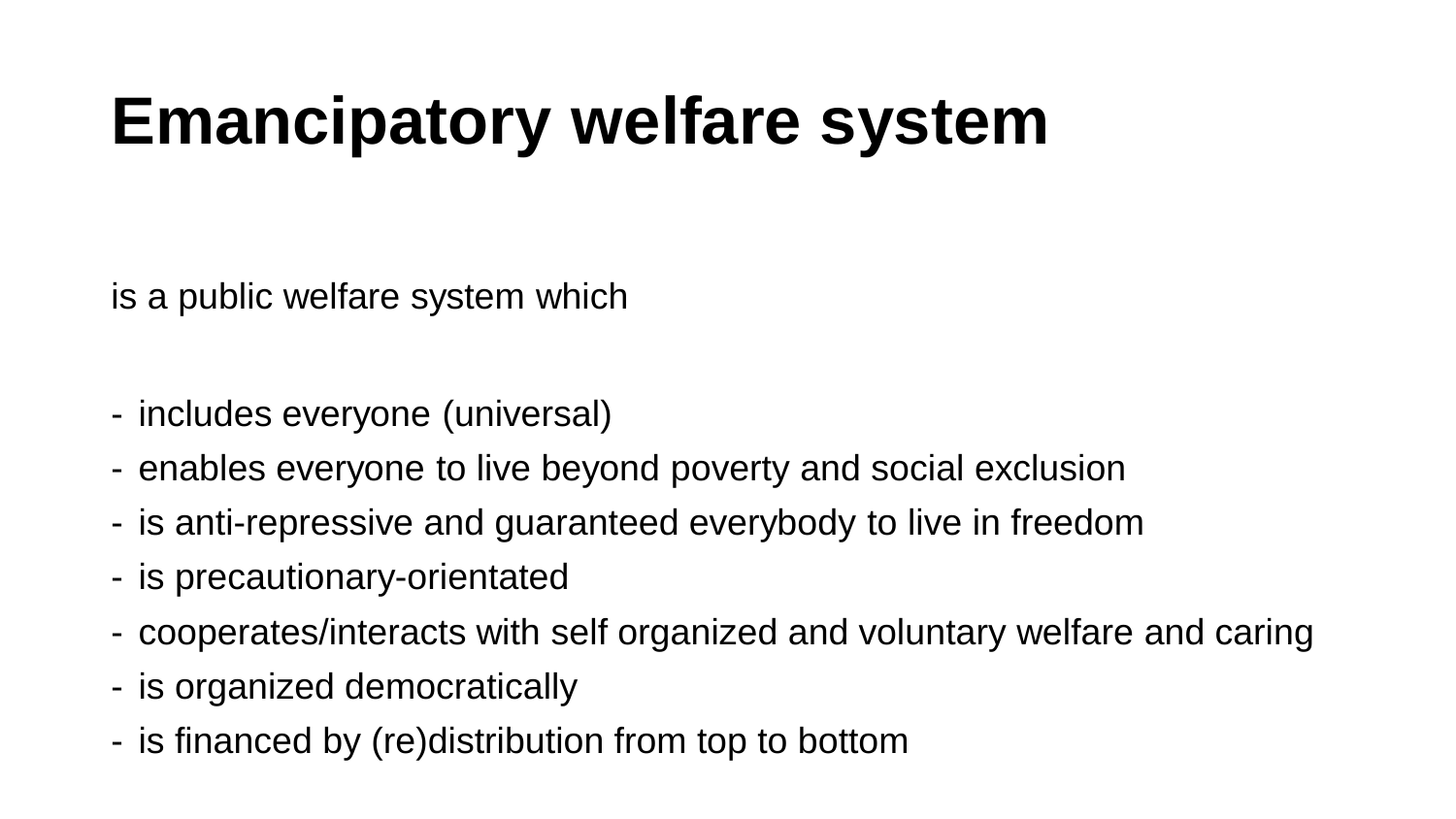# **UBI as an part of an emancipatory welfare system (for example discussed in Germany)**

#### **Unconditional Basic Income**



- 
- 
- *- Unconditionally*
- *Ensure material existence and enable participate in society*

**care / health and pension free-of-charge (social)** 

**insurance infrastructur and services**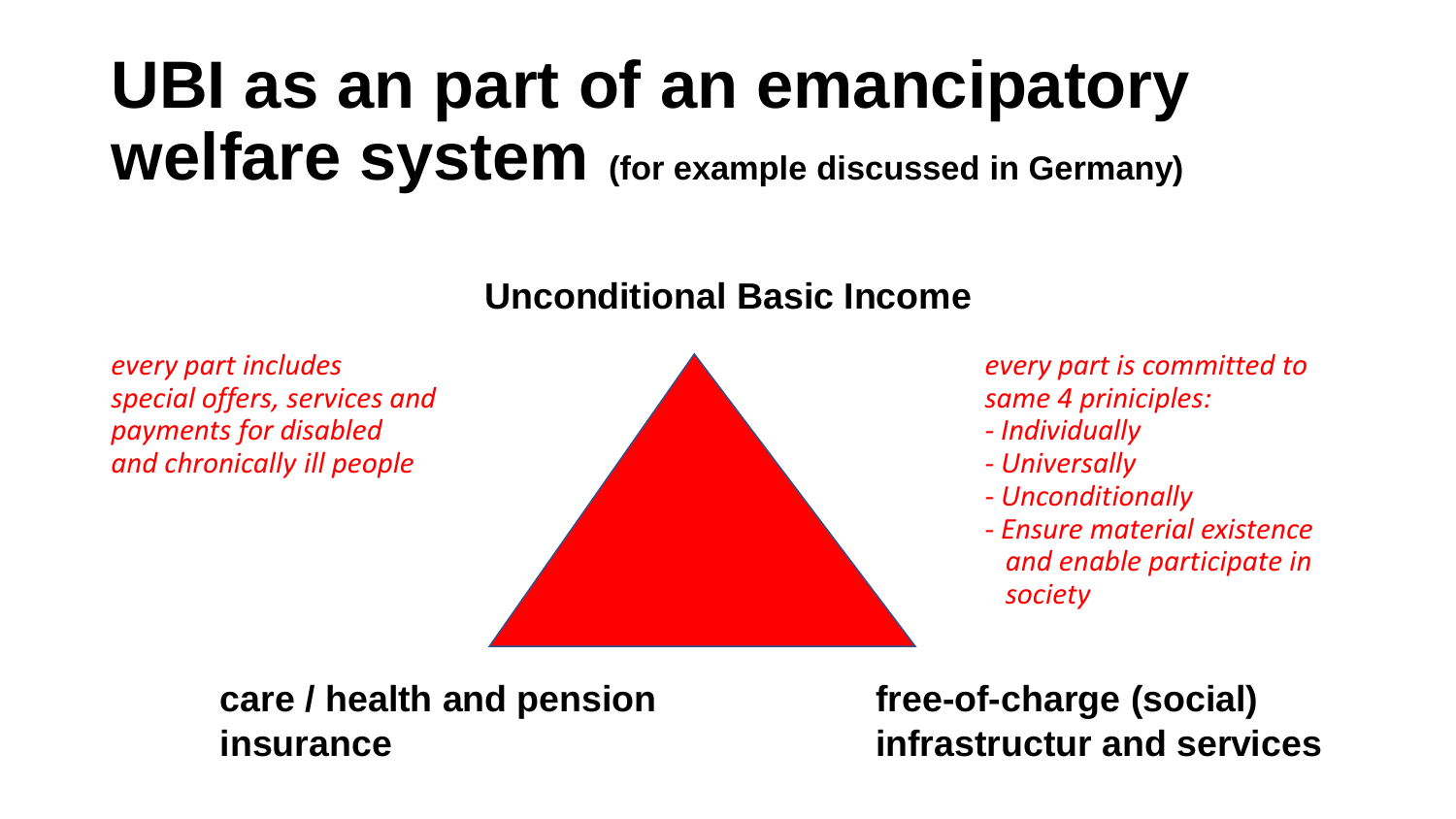

# European Citizens' \*\*\* Initiative

## **Unconditional Basic Incomes throughout the EU**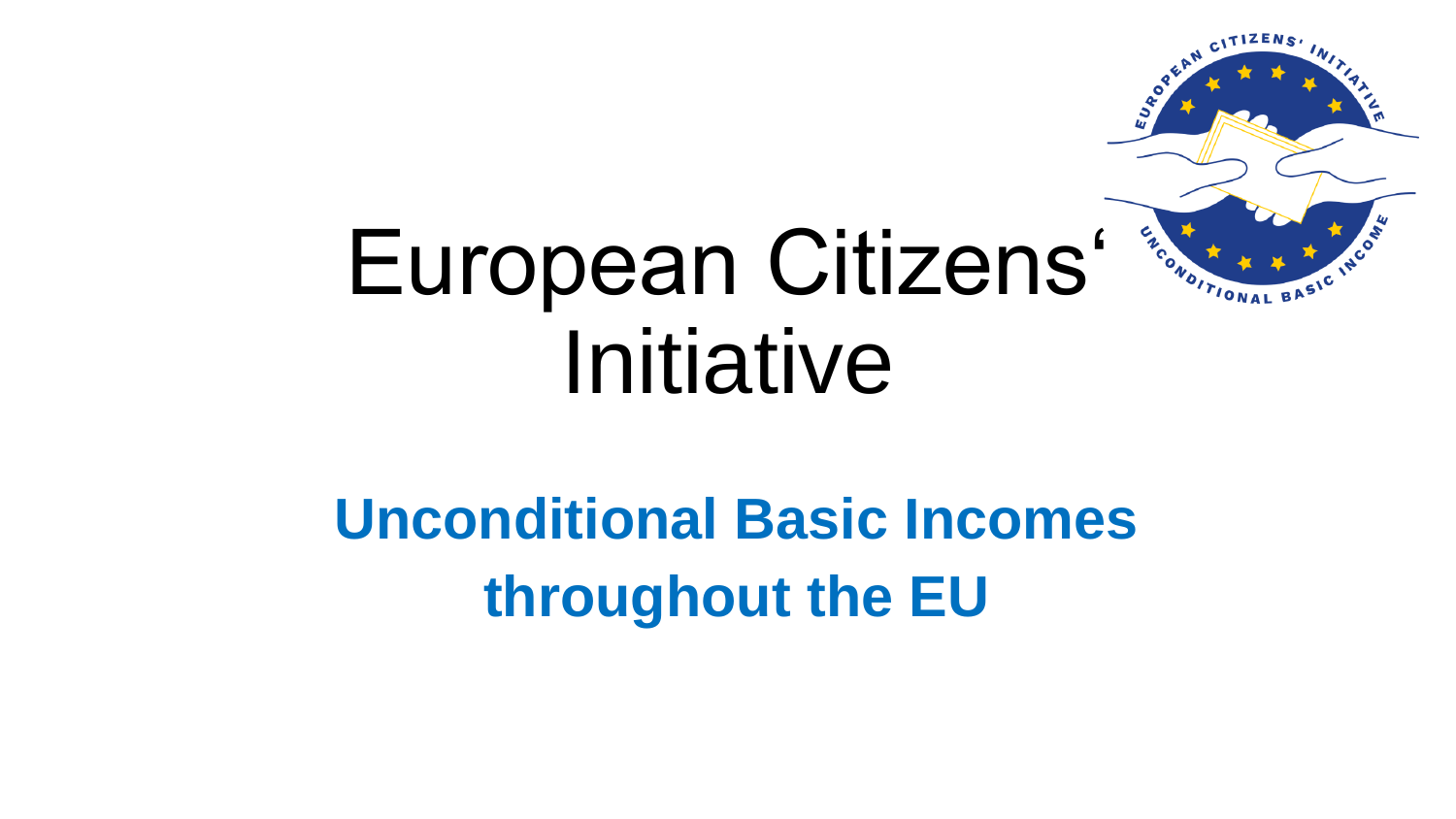

#### **Subject Matter:**

Our aim is to establish the introduction of unconditional basic incomes throughout the EU which ensure every person´s material existence and opportunity to participate in society as part of its economic policy.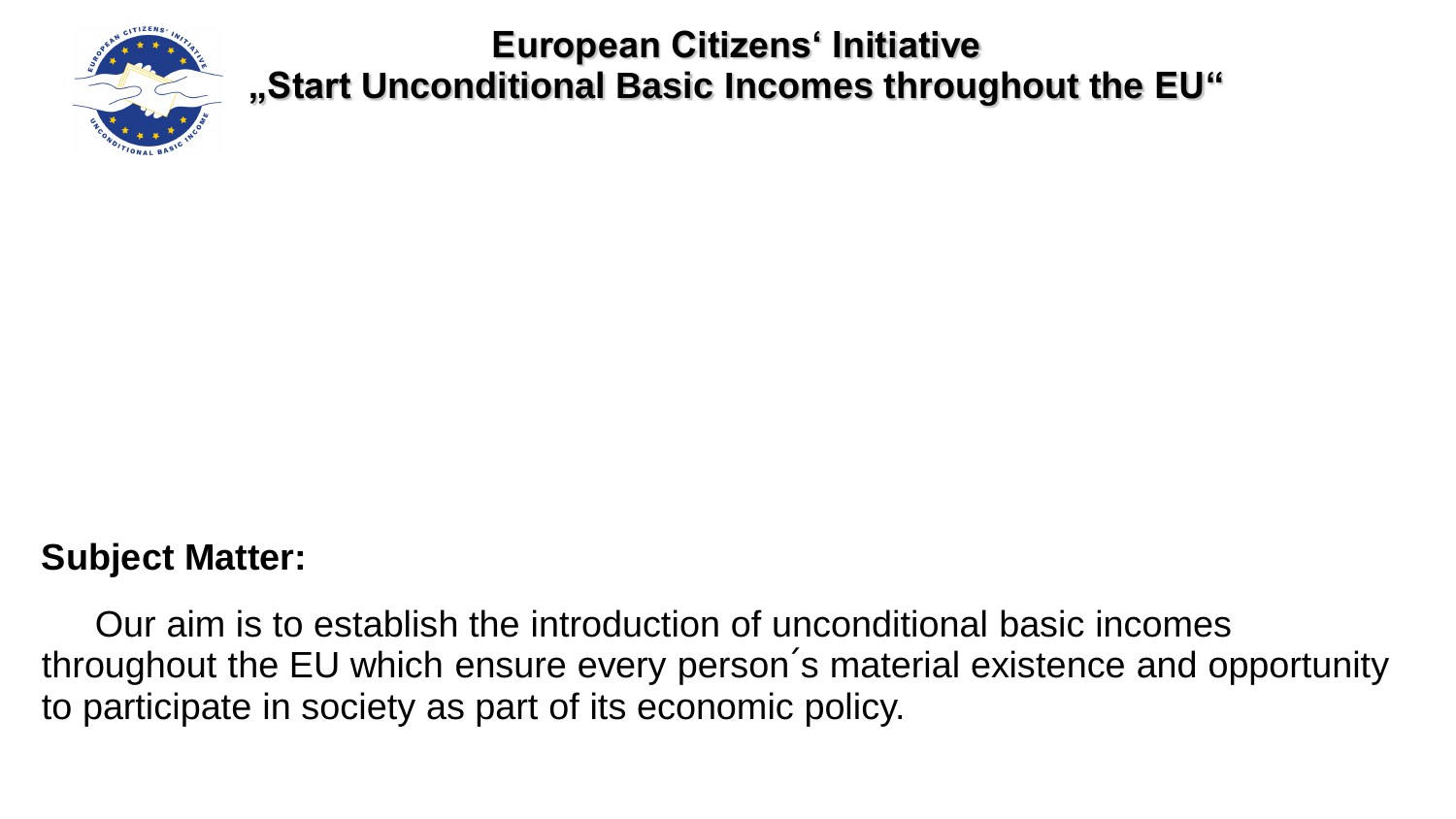

#### **Objectives:**

We request the EU Commission to make a proposal for unconditional basic incomes throughout the EU, which reduce regional disparities in order to strengthen the economic, social and territorial cohesion in the EU.

This shall realize the aim of the joint statement by the European Council, the European Parliament and the European Commission, stated in 2017, that "the EU and its member states will also support efficient, sustainable and equitable social protection systems to guarantee basic income" in order to combat inequality.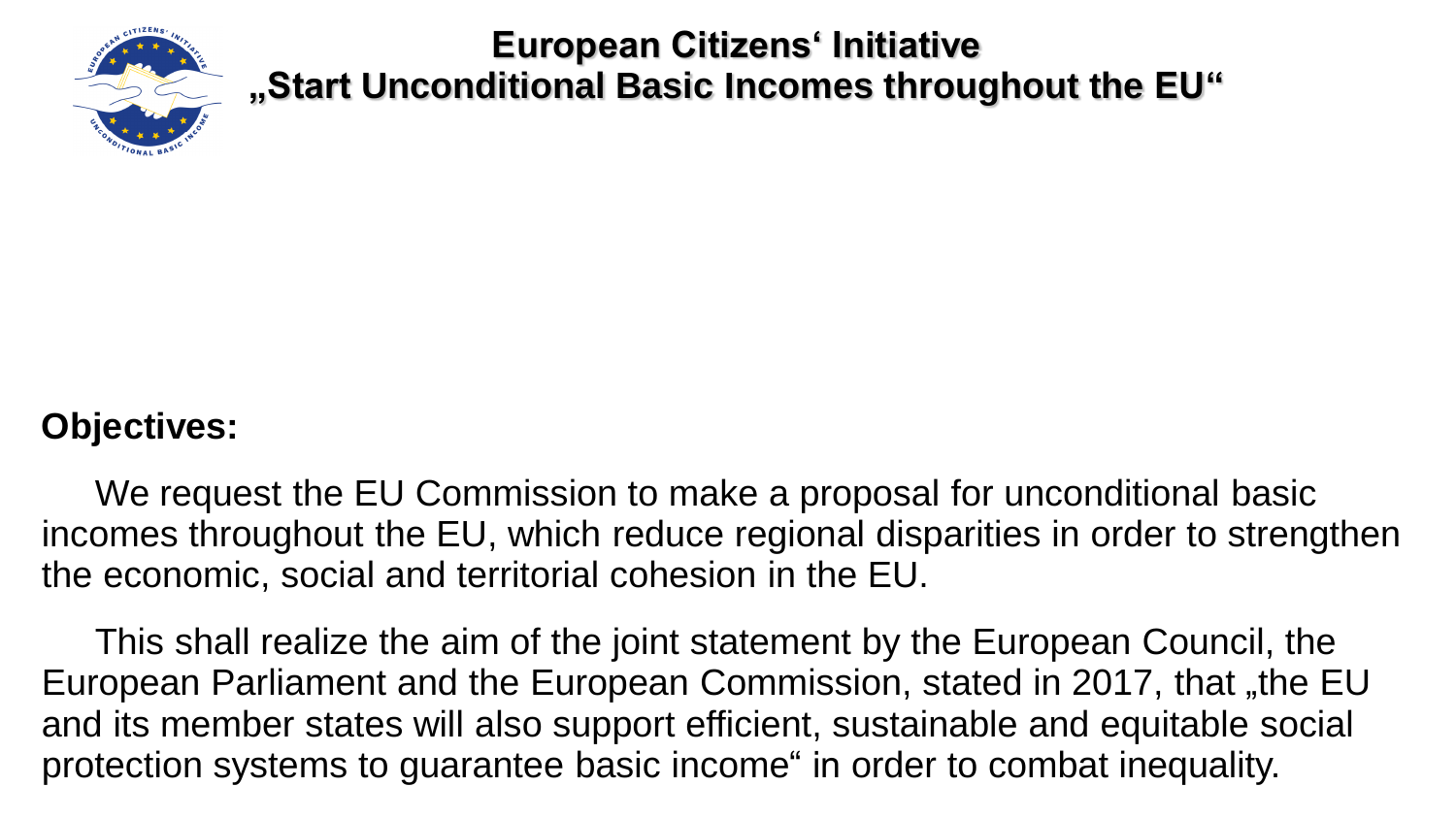### **trend of income inequality / at-risk-of-poverty rate in EU**

| <b>Countries with highest and lowest</b><br>poverty rate | Poverty rate 2012 in percentage | Poverty rate 2015 in percentage | Poverty rate 2020 in percentage |
|----------------------------------------------------------|---------------------------------|---------------------------------|---------------------------------|
|                                                          |                                 |                                 |                                 |
| Romania                                                  | 22,9                            | 25,4                            | 23,4                            |
| <b>Bulgaria</b>                                          | 21,2                            | 22,0                            | 23,8                            |
|                                                          |                                 |                                 |                                 |
| <b>Germany</b>                                           | 16,1                            | 16,7                            | 16,1                            |
|                                                          |                                 |                                 |                                 |
|                                                          |                                 |                                 |                                 |
| <b>Denmark</b>                                           | 12,0                            | 12,2                            | 12,1                            |
| <b>Czech Republic</b>                                    | 9,6                             | 9,7                             | 9,5                             |
| Slovakia                                                 | 13,2                            | 12,3                            | 11,4                            |
|                                                          |                                 |                                 |                                 |
| <b>EU 27</b>                                             | 16,9                            | 17,4                            | 16,6                            |

Conclusion: Neither has income inequality / income poverty in the EU countries decreased significantly in the last ten years, nor has inequality between EU countries decreased. Economic and social policies of the EU and in the EU countries have failed in this respect.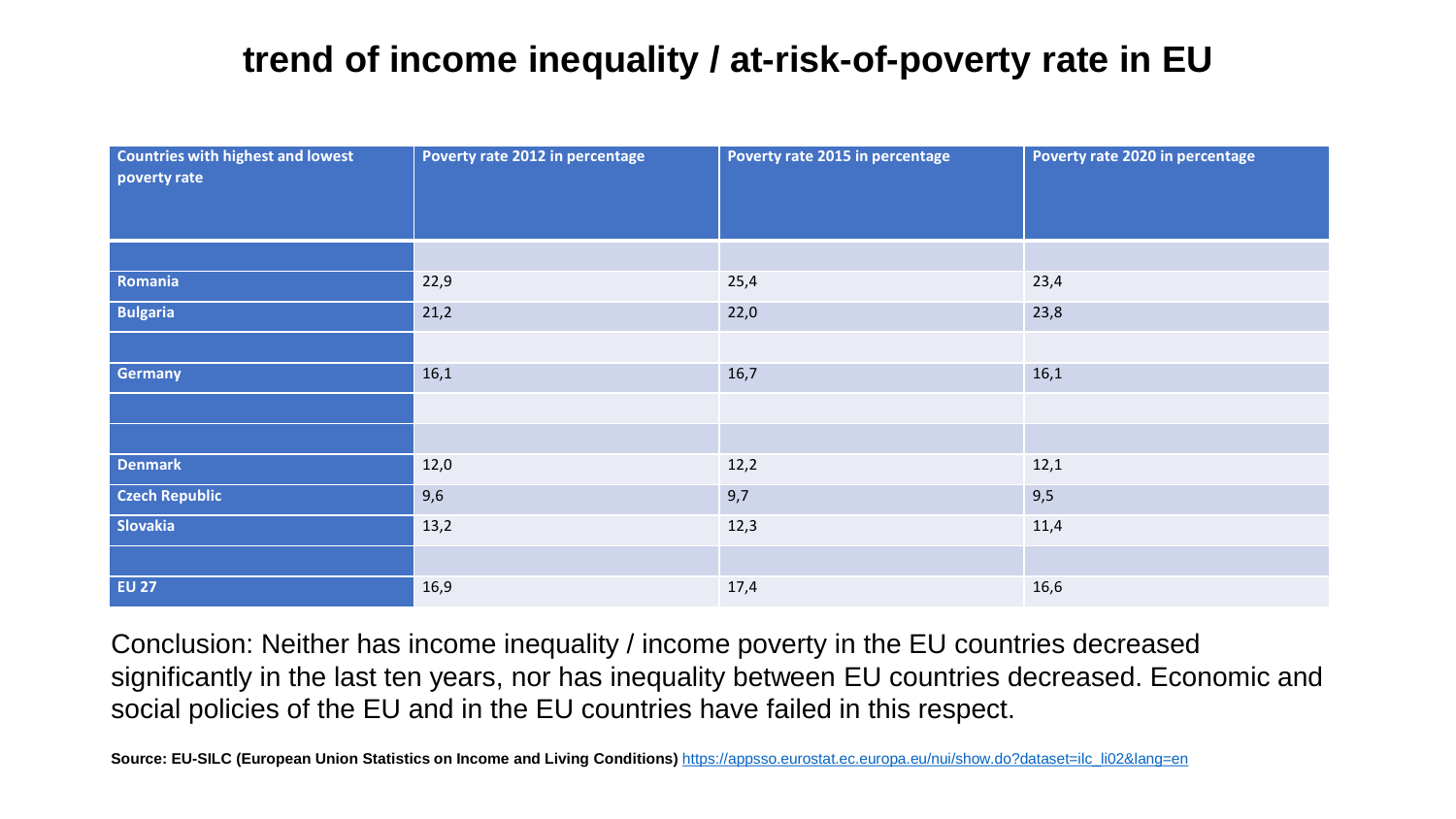**Main references at the level of EU secondary law that can be used by EU Commission for promoting the introduction of Unconditional Basic Incomes throughout the EU**



- 1. promoting via "structural funds", for example via European Social Fund Plus (ESF+) – within the framework of a "Multiannual Financial Framework" (MFF)
- 2. promoting via assessments of the national "Recovery and Resilience Plans"
- 3. promoting "Enhanced Cooperation" enables governments that are willing to cooperate to take joint steps under precisely regulated conditions that not all member states want to share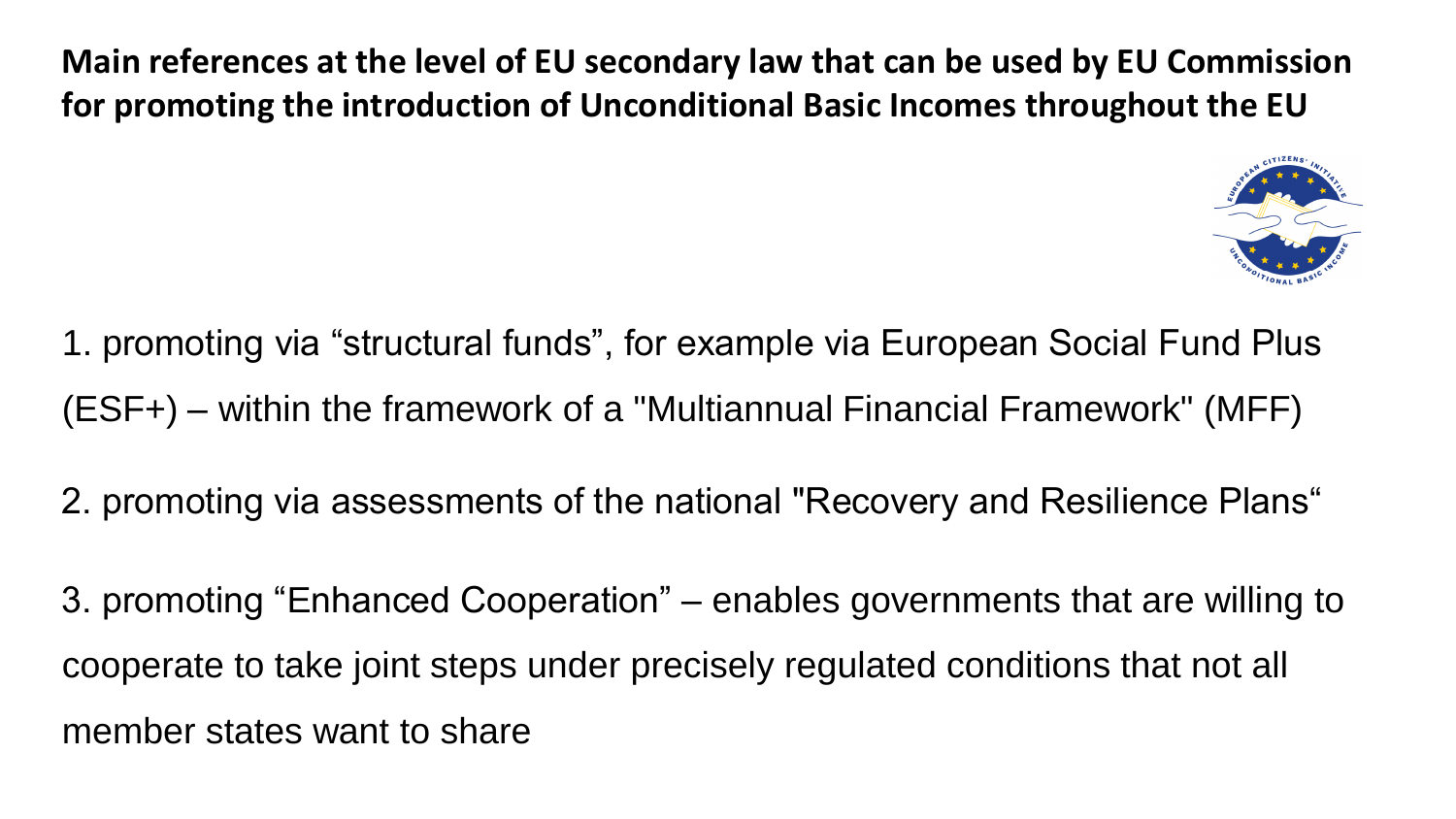

### **Successful initiative (quantitative)**

if the citizens' initiative receives at least **1.000.000** signatures and at least in **7 countries** a certain treshold (minimum quorum)

#### **In this case**

- a) a "**Hearing" at the European Commission and at the European Parliament will take place**
- b) after that the **European Commission** has to explain in a justified manner **their legal and political conclusions** as well as their further action or the renunciation of further actions
- c) the **European Parliament can support the ECI and it assesses the measures of the European Commission**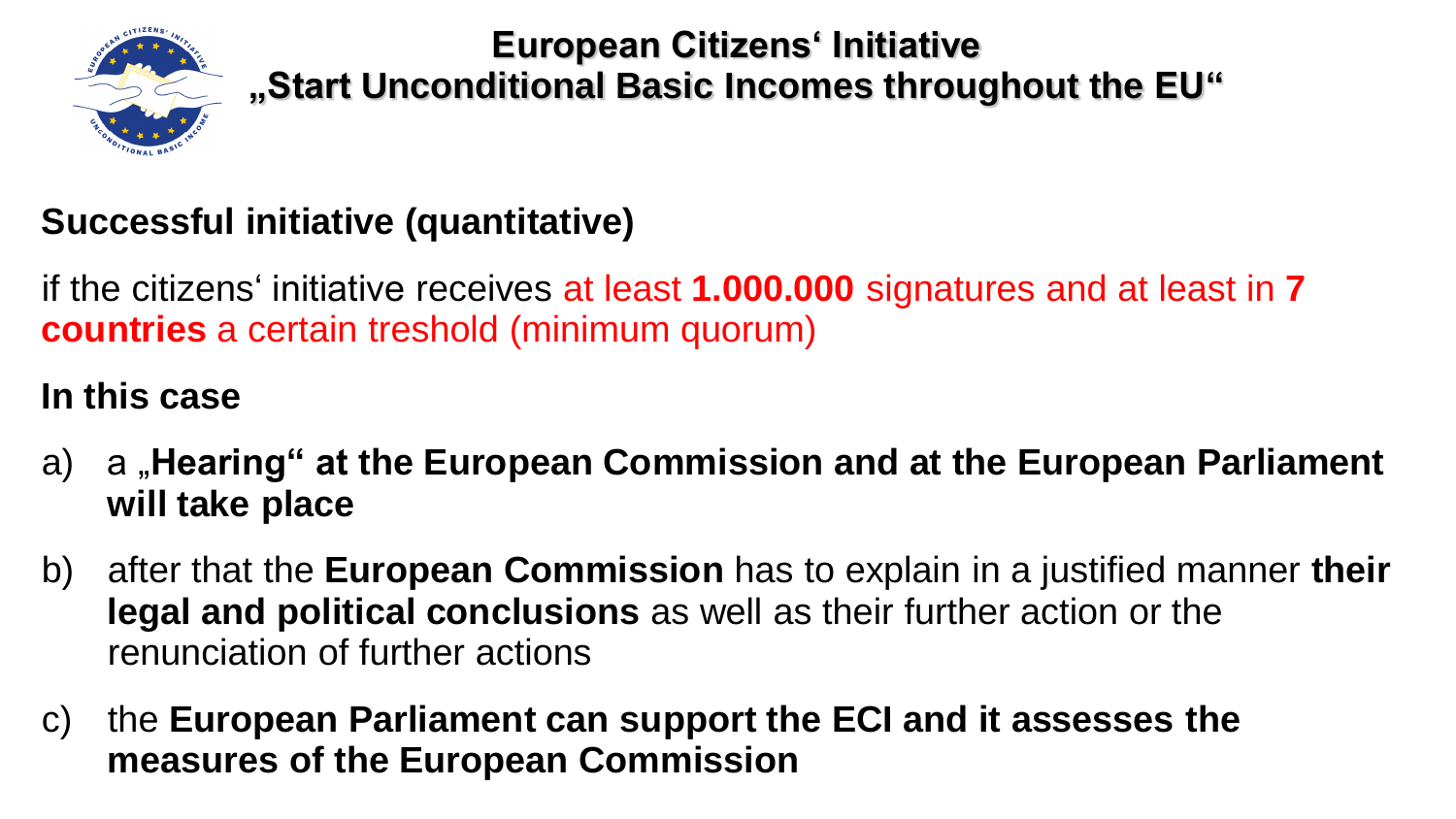

There are "National Coordinators" in 25 EU-countries

AT, BE, BG, CZ, DE, DK, EE, FI, FR, EL, HR, HU, IE, IT, MT, LT, LU, LV, NL, PT, RO, SK, SI, ES, SE

- only in Cyprus and Poland "National Coordinators" are not available.
- But in spite of that we got/get signatures from all 27 Member States

**11th June 2022: 245 thousand signatures in EU** 

**Czech Republic: 663 – minimum quorum is 14 805**

**Slovakia: 542 – minimum quorum is 9 870**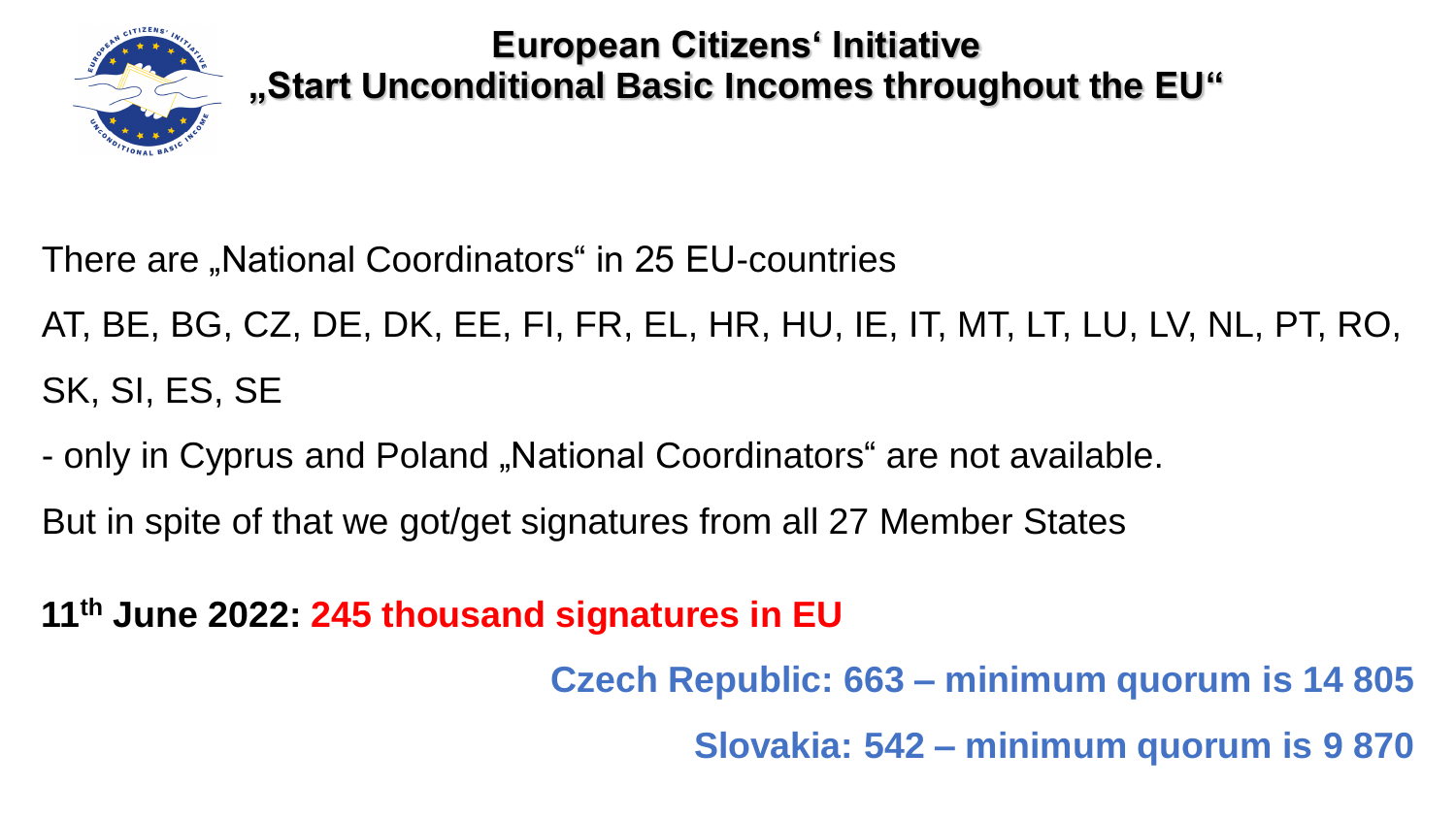

We will not achieve 1 million signatures until 25th of June 2022 (end of ECI) , but we hope that 7 countries achieve the minimum quorum.

What does a succesful ECI hinder in general?

1. the participation instrument ECI is unknown, only 2,4 % in EU know what an ECI is and how an ECI works (source: [https://eci-ubi.eu/new-survey-eci-unkown-in-most-european-countries/\)](https://eci-ubi.eu/new-survey-eci-unkown-in-most-european-countries/)

2. there is no financing for activities and volunteers of ECI from the EU

3. widespread EU-sceptizism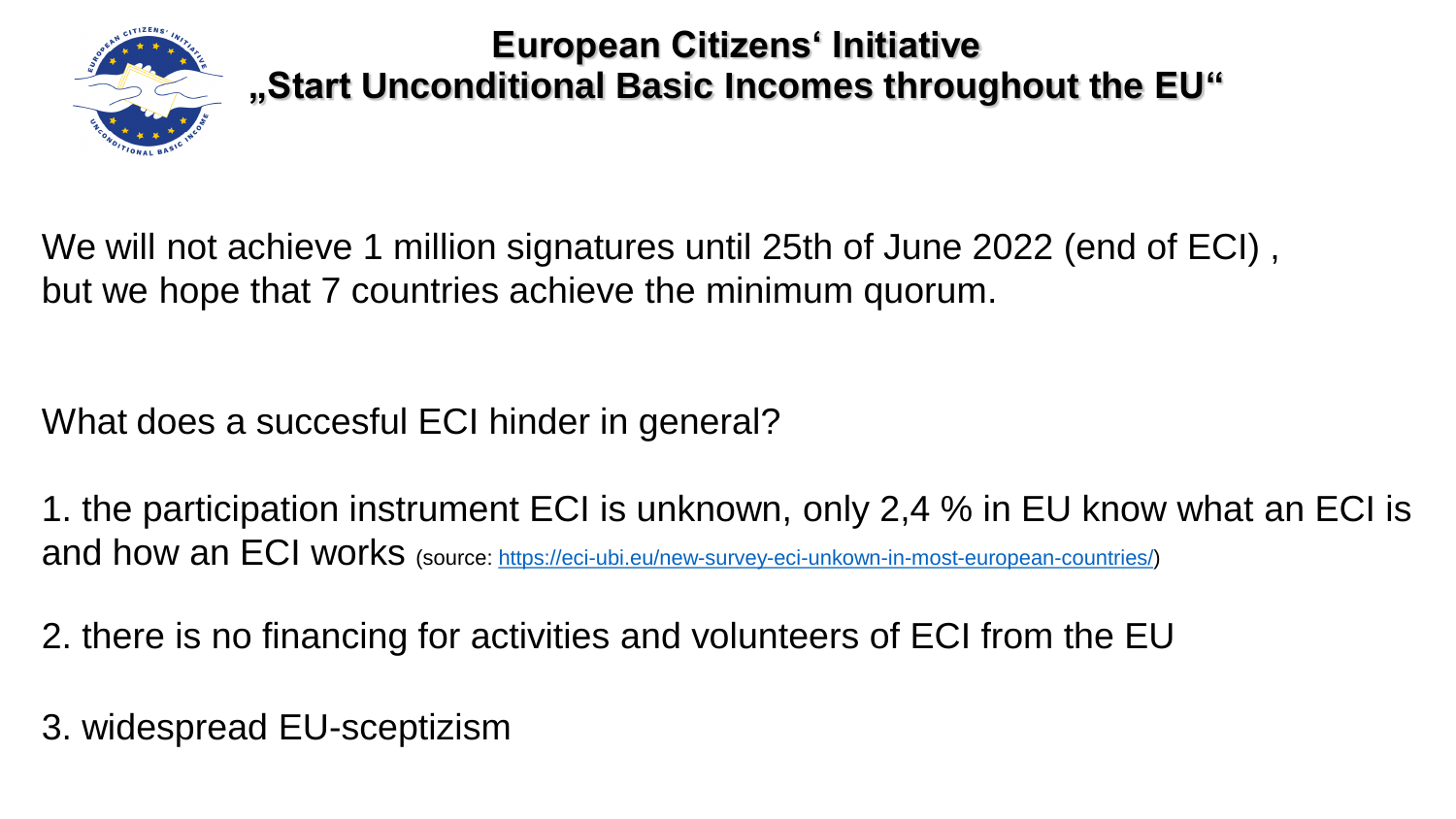

### **Next political steps on EU level:**

- 1. use the recommendation of EU-commission about the minumum income to demand a better solution: UBI
- 2. take part at activities to change the treaties of EU for stronger EU social policies (emancipatory-orientated) and for more citizens' participation
- 3. cooperate with different non government organizations which fighting for socialecological transformation in EU

#### **Next steps on national level:**

- 1. without political activities in every EU-member state (on national level) to promote UBI nothing will happen on EU-Level
- 2. the national UBI-scheme and introduction will be different in each country (depends on national welfare situation/frames) – researching and fighting!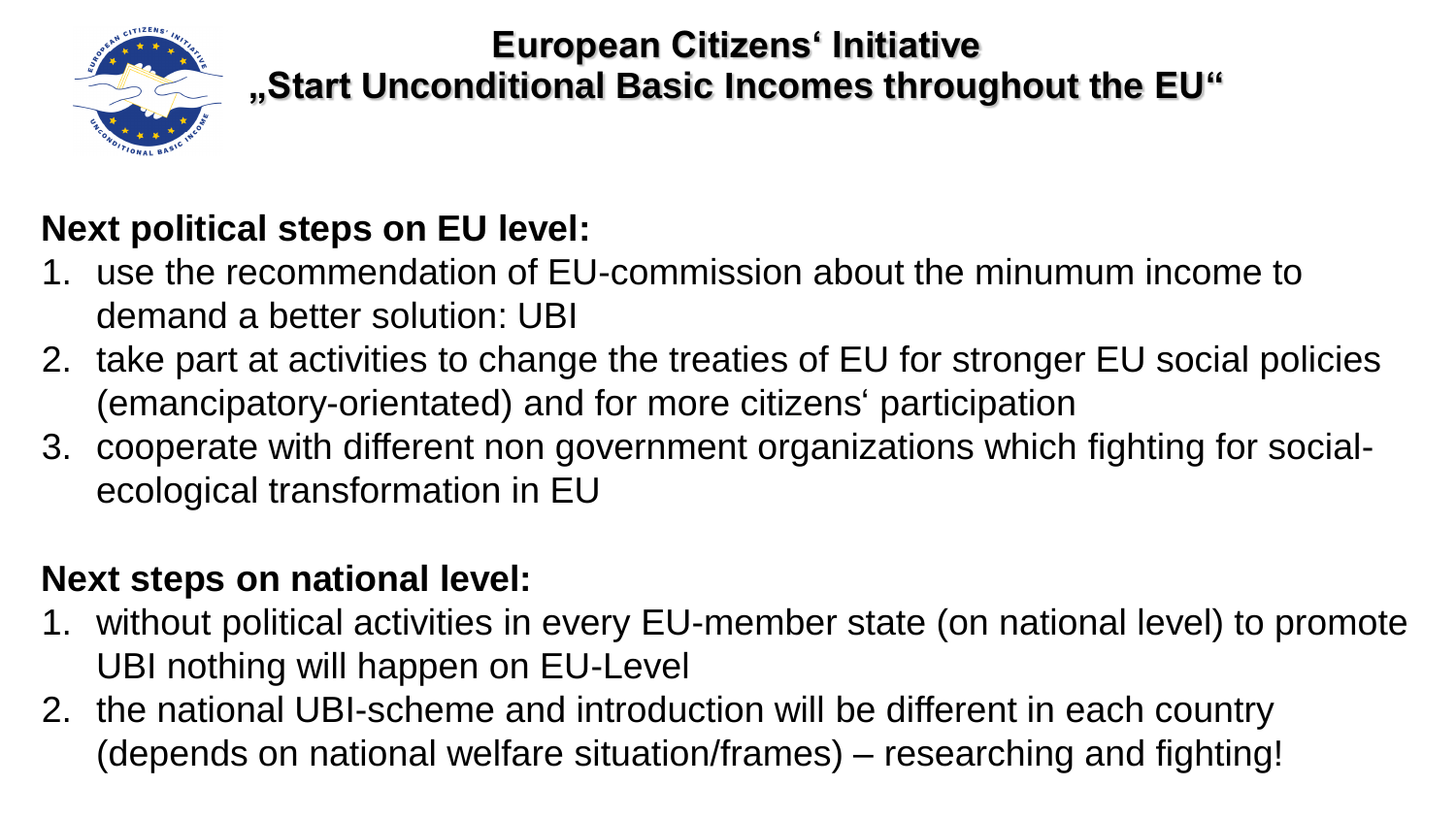### **Steps to implement UBI on national and/or EU level**

#### **horizontal steps:**

**"basic income" for children, for students and/or pensionars**

**sabbatical "basic income" – unconditional, universal, individual transfer, which is high enough – for sabbatical times**

**vertical steps:**

**step by step increasing of unconditional, universal, individual transfers (partial basic incomes) – but following problems:**

**a) misuse as combi wage (subvention of low wage) – wanted from neoliberals**

**b) calculate with existing social allowances / assistances – increasing social division**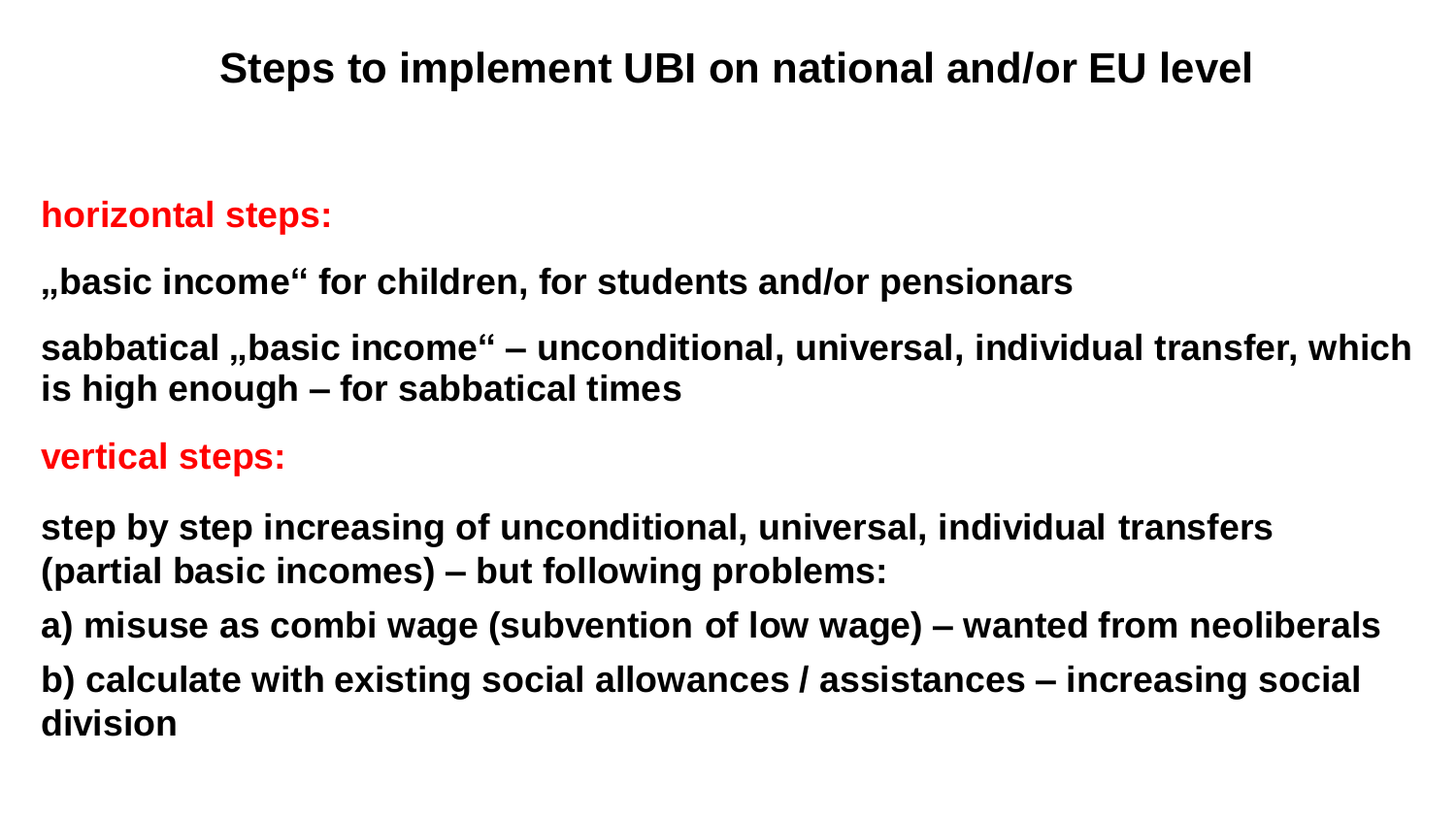## **Forecast**



#### **UBI will come:**

 $\pmb{r}$ 

#### **Because: on average 50 % of EU-Citizens are in favour of UBI**

Source: German Institute of Economic Research Berlin (DIW Berlin) [https://www.diw.de/documents/publikationen/73/diw\\_01.c.618763.de/dwr-19-15-1.pdf](https://www.diw.de/documents/publikationen/73/diw_01.c.618763.de/dwr-19-15-1.pdf)

**UBI (as an part of an emancipatory welfare system) has to come: Because: There is no better societal thing as an free and solidarity society!**